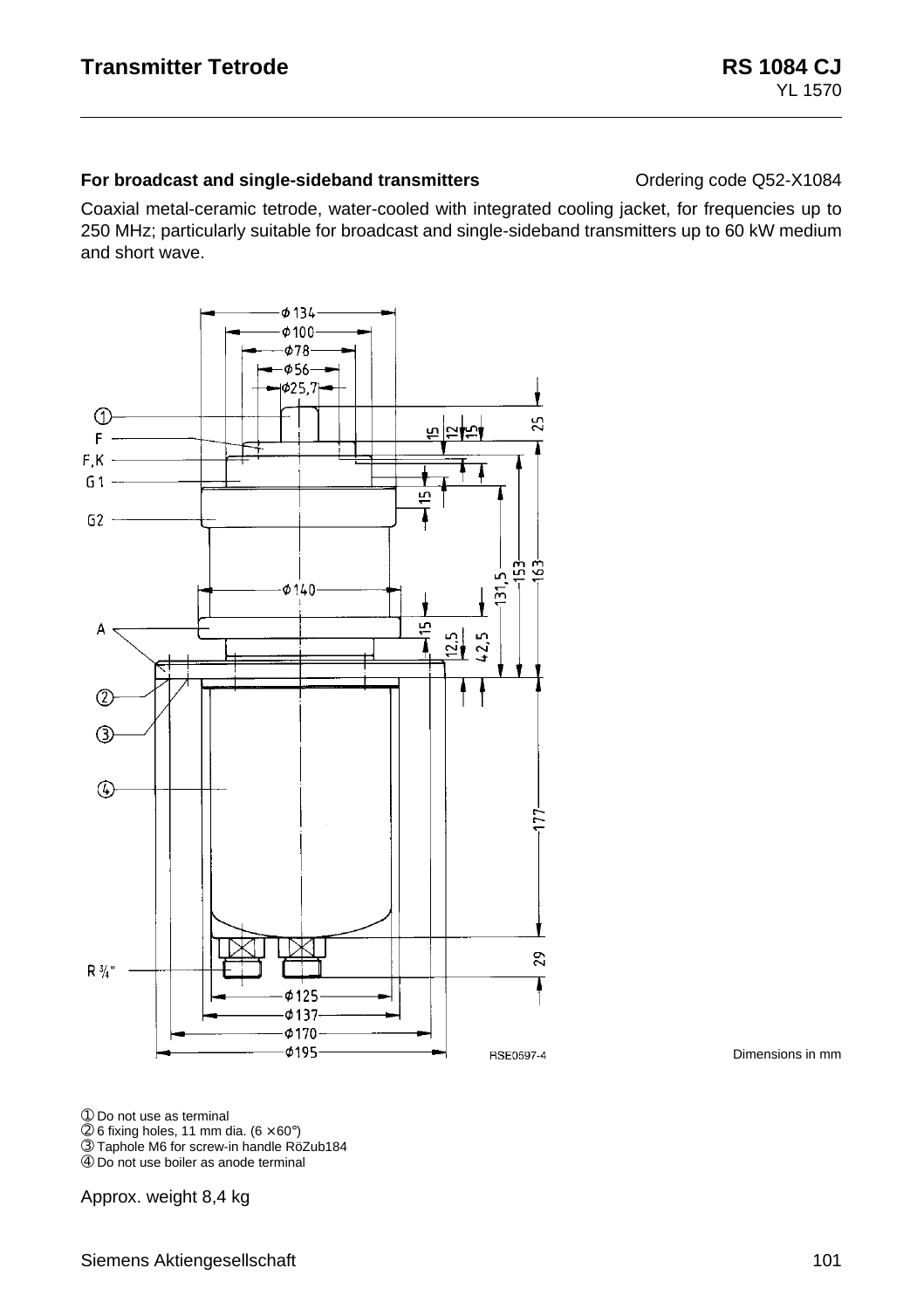# **Heating**

|                       |                                                                                                                                                         |                 | ٧                      |
|-----------------------|---------------------------------------------------------------------------------------------------------------------------------------------------------|-----------------|------------------------|
| $I_{\rm F}$           | $\approx 200$                                                                                                                                           |                 | A                      |
|                       |                                                                                                                                                         |                 |                        |
|                       |                                                                                                                                                         |                 |                        |
|                       |                                                                                                                                                         |                 |                        |
|                       | 100                                                                                                                                                     |                 | A                      |
|                       |                                                                                                                                                         |                 |                        |
| $\mu$ <sub>g2g1</sub> | 6,6                                                                                                                                                     |                 |                        |
|                       |                                                                                                                                                         |                 |                        |
|                       |                                                                                                                                                         |                 | mA/V                   |
|                       |                                                                                                                                                         |                 |                        |
|                       |                                                                                                                                                         |                 |                        |
|                       | $\approx 136$                                                                                                                                           |                 | pF                     |
|                       | $\approx$ 12                                                                                                                                            |                 | pF                     |
|                       | $\approx 0.3$                                                                                                                                           |                 | pF <sup>1</sup>        |
|                       | $\approx 165$                                                                                                                                           |                 | pF                     |
|                       | $\approx 1.9$                                                                                                                                           |                 | pF <sup>1</sup>        |
| $c_{q2a}$             | $\approx 43$                                                                                                                                            |                 | pF                     |
|                       |                                                                                                                                                         |                 | Ordering code          |
| RöKat82a              |                                                                                                                                                         | Q81-X1182       |                        |
| RöKat82b              |                                                                                                                                                         | Q81-X1184       |                        |
|                       |                                                                                                                                                         |                 |                        |
| RöKat82c              |                                                                                                                                                         | Q81-X1183       |                        |
| RöGit82a              |                                                                                                                                                         | Q81-X982        |                        |
| RöGit82b              |                                                                                                                                                         | Q81-X983        |                        |
| RöGit82d              |                                                                                                                                                         | Q81-X985        |                        |
|                       |                                                                                                                                                         |                 |                        |
|                       |                                                                                                                                                         | Q81-X1852       |                        |
|                       |                                                                                                                                                         |                 |                        |
|                       |                                                                                                                                                         |                 |                        |
|                       |                                                                                                                                                         |                 |                        |
| <b>DAKat263</b>       |                                                                                                                                                         | $0.81 - Y 1171$ |                        |
|                       | $U_{\mathsf{F}}$<br>$I_{\rm em}$<br>s<br>$c_{\rm kq1}$<br>$c_{\rm kg2}$<br>$c_{\rm ka}$<br>$c_{q1q2}$<br>$c_{q1a}$<br>RöKpf82G<br>RöKpf82K<br>RöKpf184C | 12,5<br>84      | Q81-X1851<br>Q81-X1853 |

Cathode connecting strip (2 for each tube) | RöKat363 | Q81-X1174 LL electrolytic target for  $3/4$ " hose  $\vert$  RöEl3  $\vert$  Q81-X336 Handle RöZub184 Q81-X2119

1) Measured by means of a 40 cm diameter screening plate in the screen grid terminal plane.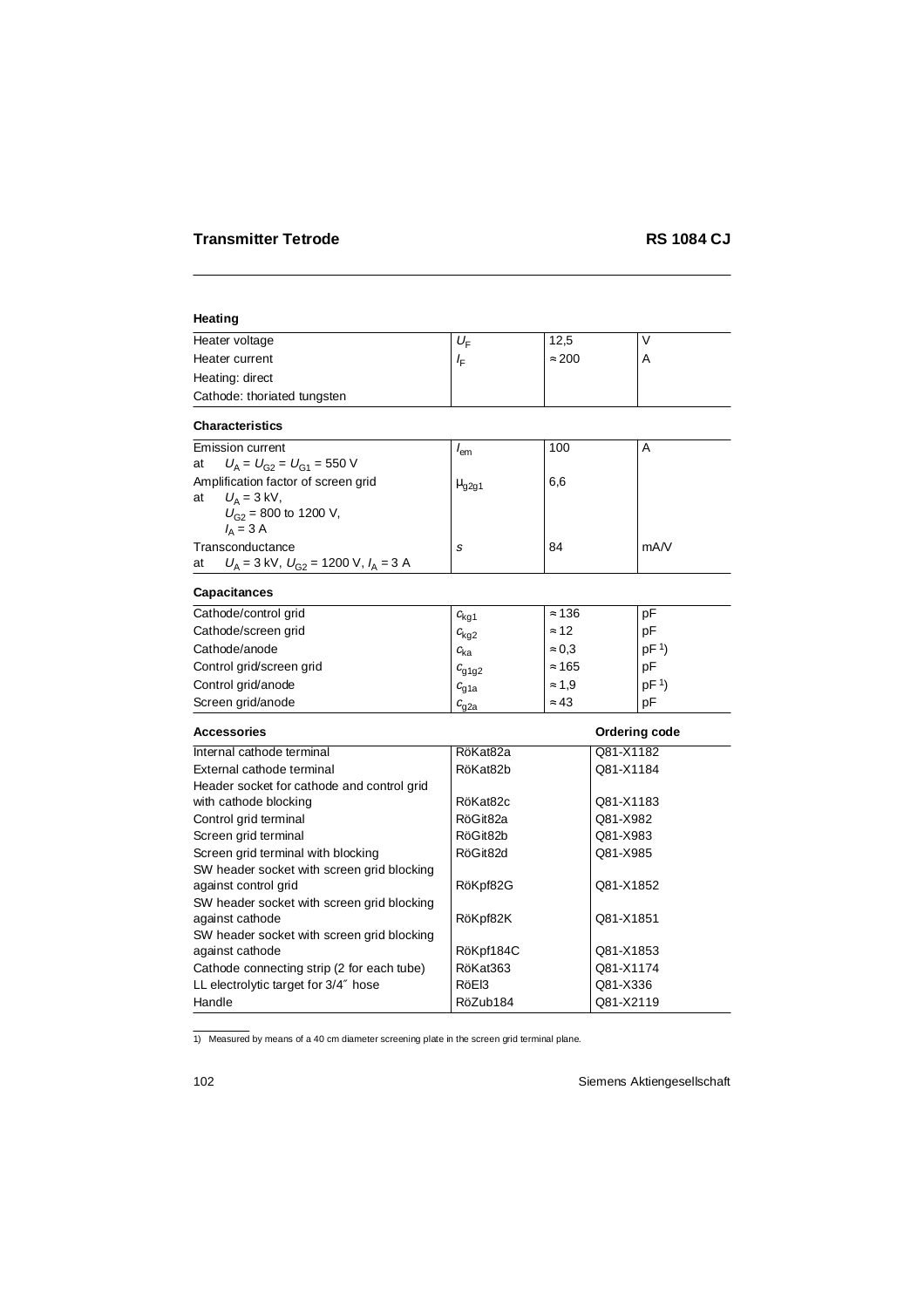# **RF amplifier,** class B operation, grounded cathode circuit,  $I_{G1} = 0$

#### **Maximum ratings**

| Frequency                        | f                 | 10               | 40                | <b>MHz</b>      |
|----------------------------------|-------------------|------------------|-------------------|-----------------|
| Anode voltage (dc)               | $U_A$             | 16               | $12 \overline{ }$ | kV              |
| Screen grid voltage (dc)         | $U_{G2}$          | 1600             | 1400              | V               |
| Control grid voltage (dc)        | $U_{G1}$          | $-350$           | $-350$            | V               |
| Cathode current (dc)             | $I_{\mathsf{K}}$  | 15               | 15                | A               |
| Peak cathode current             | $I_{KM}$          | 100              | 100               | A               |
| Anode dissipation                | $P_{\rm A}$       | 70               | 70                | kW <sub>6</sub> |
| Screen grid dissipation          | $P_{\rm G2}$      | 750              | 750               | W               |
| Control grid dissipation         | $P_{G1}$          | 350              | 350               | W               |
| <b>Operating characteristics</b> |                   |                  |                   |                 |
| Frequency                        | f                 | $\leq 10$        | $\leq 40$         | <b>MHz</b>      |
| Output power                     | P <sub>2</sub>    | 75               | 55                | kW <sup>1</sup> |
| Anode voltage (dc)               | $U_A$             | 14               | 11                | kV              |
| Screen grid voltage (dc)         | $U_{G2}$          | 1500             | 1200              | V               |
| Control grid voltage (dc)        | $U_{G1}$          | $-3002$          | $-1903$           | V               |
| Peak control grid voltage (ac)   | $U_{\text{g1 m}}$ | 240              | 165               | V               |
| Anode current (dc)               | $I_A$             | 7,6              | 7,7               | Α               |
| Screen grid current (dc)         | $I_{G2}$          | 0,4              | 0,1               | Α               |
| Anode input power                | $P_{BA}$          | 106              | 85                | kW              |
| Drive power                      | $P_1$             | 580 <sup>4</sup> | 400 <sup>5</sup>  | W <sub>1</sub>  |
| Anode dissipation                | $P_{\rm A}$       | 31               | 30                | kW              |
| Screen grid dissipation          | $P_{\rm G2}$      | 600              | 120               | W               |
| Efficiency                       | η                 | 71               | 65                | $\%$            |
| Anode load resistance            | $R_{\rm A}$       | 1040             | 368               | Ω               |

<sup>1)</sup> Circuit losses are not included.

<sup>2)</sup> For zero signal dc plate current I<sub>A 0</sub> = 0,4 A.<br>3) For zero signal dc plate current I<sub>A Leer</sub> = 2,0 A.<br>4) Necessary drive power at 50 Ω tube 0 preloading.

<sup>5)</sup> Necessary drive power at 35 Ω tube input preloading.

<sup>6)</sup> Higher max. ratings may be released upon request.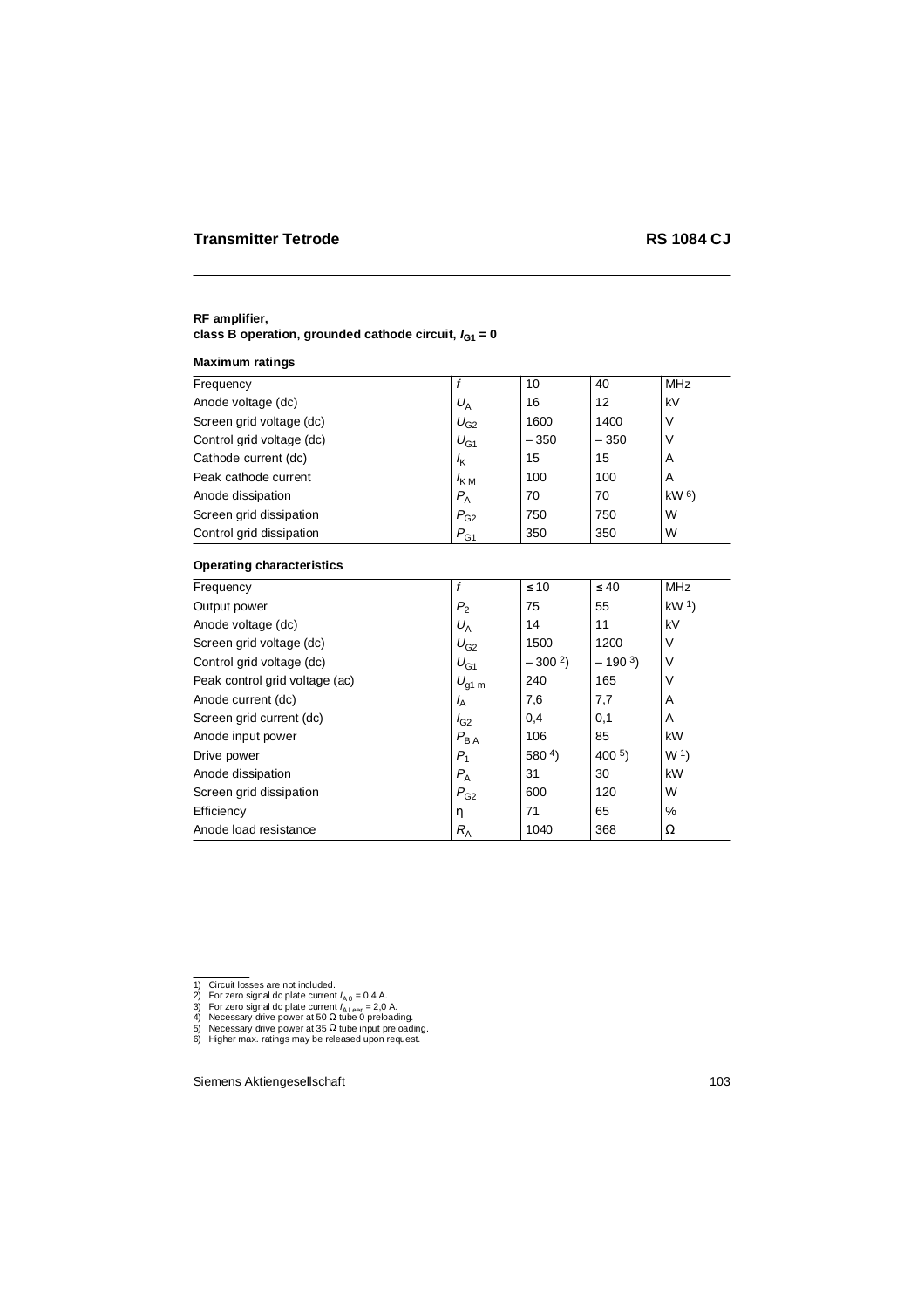# **Anode and screen grid modulation, class C operation, grounded cathode circuit**

#### **Maximum ratings**

| Frequency                 |                  | 30     | MHz             |  |
|---------------------------|------------------|--------|-----------------|--|
| Anode voltage (dc)        | $U_{\rm A}$      | 10,5   | kV              |  |
| Screen grid voltage (dc)  | $U_{G2}$         | 900    |                 |  |
| Control grid voltage (dc) | $U_{G1}$         | $-500$ |                 |  |
| Cathode current (dc)      | $I_{\mathsf{K}}$ | 15     | A               |  |
| Peak cathode current      | $I_{\text{KM}}$  | 100    | A               |  |
| Anode dissipation         | $P_{\rm A}$      | 70     | kW <sub>6</sub> |  |
| Screen grid dissipation   | $P_{G2}$         | 750    | W               |  |
| Control grid dissipation  | $P_{G1}$         | 350    | W               |  |

### **Operating characteristics**

| Frequency                             | f                          | $\leq 30$ | <b>MHz</b>                     |
|---------------------------------------|----------------------------|-----------|--------------------------------|
| Carrier power                         | $P_{\rm{trg}}$             | 66        | kW <sup>1</sup>                |
| Anode voltage (dc)                    | $U_A$                      | 10        | kV                             |
| Screen grid voltage (dc)              | $U_{G2}$                   | 800       | $\vee$                         |
| Control grid bias (dc), fixed         | $U_{\rm G1\,fix}$          | $-300$    | $\vee$                         |
| Control grid resistance               | $R_{G1}$                   | 250       | Ω                              |
| Peak control grid voltage (ac)        | $U_{\text{g1 m}}$          | 500       | V                              |
| Anode current (dc)                    | $I_{\mathsf{A}}$           | 8,2       | A                              |
| Screen grid current (dc)              | $I_{G2}$                   | 550       | mA                             |
| Control grid current (dc)             | $I_{G1}$                   | 360       | mA                             |
| Anode input power                     | $P_{\mathsf{BA}}$          | 82        | kW                             |
| Drive power                           | $P_1$                      | 160       | W <sub>1</sub>                 |
| Anode dissipation                     | $P_{\rm A}$                | 16        | kW <sup>2</sup>                |
| Screen grid dissipation               | $P_{G2}$                   | 440       | W                              |
| Control grid dissipation              | $P_{G1}$                   | 20        | W                              |
| Efficiency                            | η                          | 80        | %                              |
| Anode load resistance                 | $R_{\rm A}$                | 650       | Ω                              |
| Modulation factor                     | m                          | 100       | %                              |
| Peak screen grid voltage (ac)         | $U_{\text{g2 m}}$          | 500       | V <sup>3</sup>                 |
| Modulation power                      | $P_{\rm mod}$              | 41        | kW                             |
| Control grid current (dc)             | $I_{G1}$                   | 400       | mA 4)                          |
| Drive power                           | $P_1$                      | 180       | (W <sup>1</sup> ) <sup>4</sup> |
| Anode dissipation at modulation       | $P_{\rm A\,mod}$           | 28        | kW <sub>5</sub>                |
| Screen grid dissipation at modulation | $P_{\text{G2}\text{ mod}}$ | 660       | W <sub>5</sub>                 |

1) Circuit losses are not included.

<sup>2)</sup> Even during modulation the indicated maximum ratings must not be exceeded. It has to be observed that during 100 % modulation the plate dissipation increases to about 1,5 times the power dissipation stated for the carrier value.

<sup>3)</sup> Screen grid modulation via separate transformer winding.<br>4) Maximum values at  $U_\mathrm{A}=0$  V.

<sup>5)</sup> Average values  $m = 100$  %.

<sup>6)</sup> Higher max. ratings may be released upon request.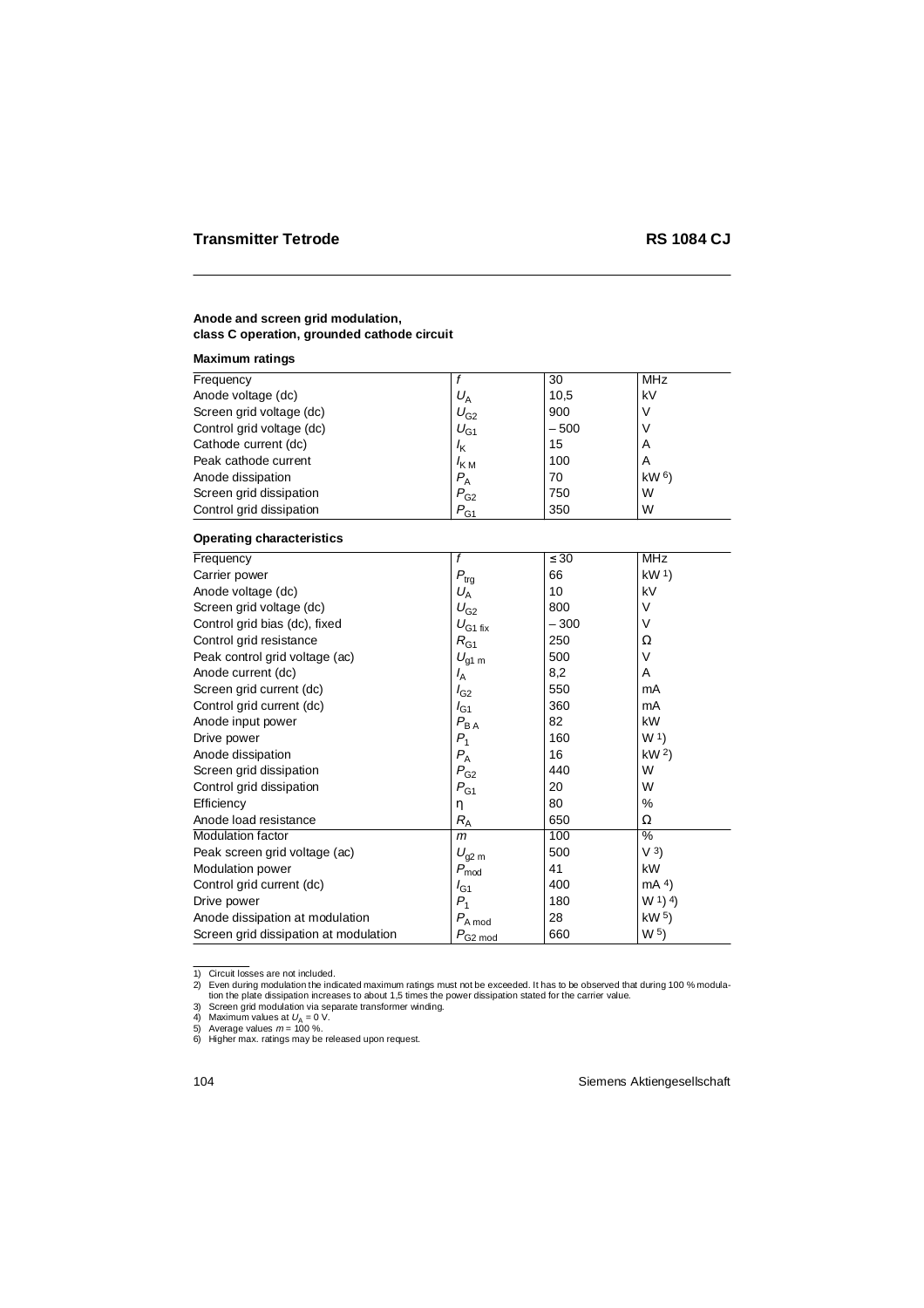### **RF linear amplifier,** single-sideband modulation, grounded cathode circuit,  $I_{G1} = 0$

#### **Maximum ratings**

| Frequency                           | $\mathbf f$                  | 30       |        | <b>MHz</b>       |                 |                 |
|-------------------------------------|------------------------------|----------|--------|------------------|-----------------|-----------------|
| Anode voltage (dc)                  | $U_A$                        |          | 12     |                  | kV              |                 |
| Screen grid voltage (dc)            | $U_{G2}$                     |          | 1400   |                  | $\vee$          |                 |
| Control grid voltage (dc)           | $U_{G1}$                     |          | $-350$ |                  | $\vee$          |                 |
| Cathode current (dc)                | $I_{\mathsf{K}}$             |          | 15     |                  | A               |                 |
| Peak cathode current                | $I_{KM}$                     |          | 100    |                  | A               |                 |
| Anode dissipation                   | $P_{\rm A}$                  |          | 70     |                  | kW <sup>4</sup> |                 |
| Screen grid dissipation             | $P_{\rm G2}$                 |          | 750    |                  | W               |                 |
| Control grid dissipation            | $P_{G1}$                     |          | 350    |                  | W               |                 |
| <b>Operating characteristics</b>    |                              | ı        | 1      | III <sup>1</sup> |                 |                 |
| Output power                        | P <sub>2</sub>               | $\Omega$ | 44     | 22               |                 | kW <sup>2</sup> |
| Anode voltage (dc)                  | $U_A$                        | 10       | 10     | 10               |                 | kV              |
| Screen grid voltage (dc)            | $U_{G2}$                     | 1200     | 1200   |                  | 1200            | V               |
| Control grid voltage (dc)           | $U_{G1}$                     | $-170$   | $-170$ |                  | $-170$          | V               |
| Peak control grid voltage (ac)      | $U_{\text{g1 m}}$            | 0        | 150    | 150              |                 | V               |
| Anode current (dc)                  | $I_{\rm A}$                  | 2,6      | 7,0    | 4,5              |                 | A               |
| Screen grid current (dc)            | $I_{G2}$                     | 0        | 300    | 100              |                 | mA              |
| Anode input power                   | $P_{\mathsf{B}\,\mathsf{A}}$ | 26       | 70     | 45               |                 | kW              |
| Anode dissipation                   | $P_{\rm A}$                  | 26       | 26     | 23               |                 | kW              |
| Screen grid dissipation             | $P_{G2}$                     | 0        | 360    | 120              |                 | W               |
| Efficiency                          | η                            |          | 63     | 49               |                 | %               |
| Anode load resistance               | $R_{\rm A}$                  |          | 730    | 730              |                 | Ω               |
| Third order intermodulation product | $d_3$                        | -        | -      | $\geq$ 34        |                 | dB <sup>3</sup> |
| Fifth order intermodulation product | $d_{5}$                      | -        |        | $\geq 44$        |                 | dB <sup>3</sup> |

I No modulation II 1-tone modulation

III 2-tone modulation

<sup>1)</sup> Carrier suppressed.

<sup>2)</sup> Circuit losses are not included. 3) Level of non-linear cross talk resulting from third and fifth order intermodulation products as measured by the 2-tone method at  $t = 30$  MHz.

<sup>4)</sup> Higher max. ratings may be released upon request.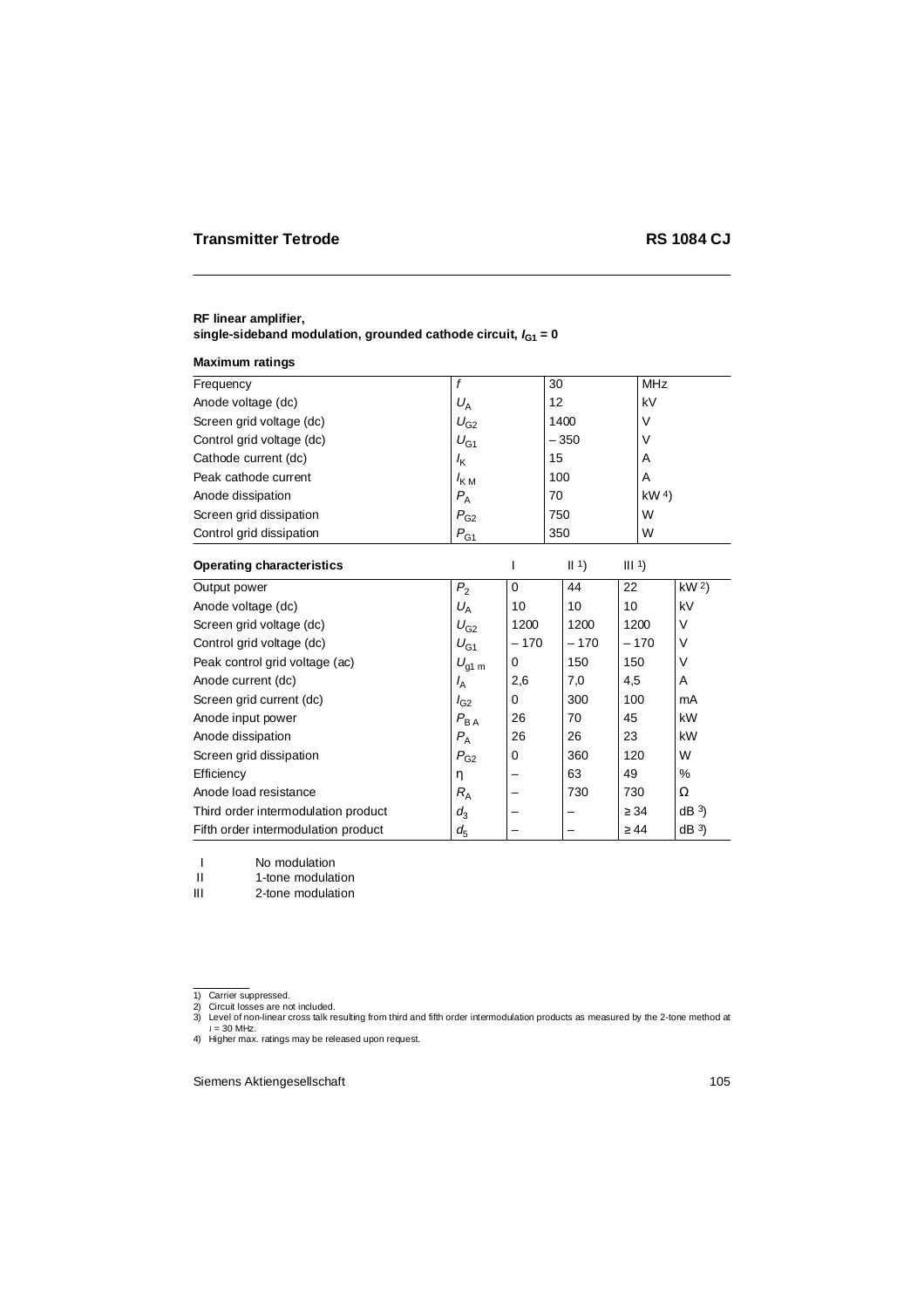### **Tube mounting**

Axis vertical, anode up or down.

For connection of the tube use the header sockets listed under "Accessories". For application in modulators individual connectors may be used if sufficient cooling is provided.

#### **Maximum tube surface temperature**

The temperature of the tube's metal-ceramic seals must not exceed 220  $^{\circ}$ C at any point. The header sockets for transmitter operation are equipped with an air inlet port through which the cooling air is evenly distributed over the connectors. The air flow rate required to keep below the specified maximum temperature is 0,6 m<sup>3</sup>/min at a pressure drop of 1,5 mbar. If separate connectors are used, an evenly distributed air flow across these parts must be provided.

#### **Water cooling**

The cooling water diagram is valid for 35 °C water inlet temperature. The pressure of the cooling water must not exceed 6 bar. Please observe instructions on water cooling given under "Explanations on Technical Data".

#### **Safety precautions**

The section "Safety precautions" under "Explanations on Technical Data" describes how the tube is to be protected against damage due to electric overload or insufficient cooling. A copper wire with 0,20 mm diameter should be used to test the anode overcurrent trip circuit.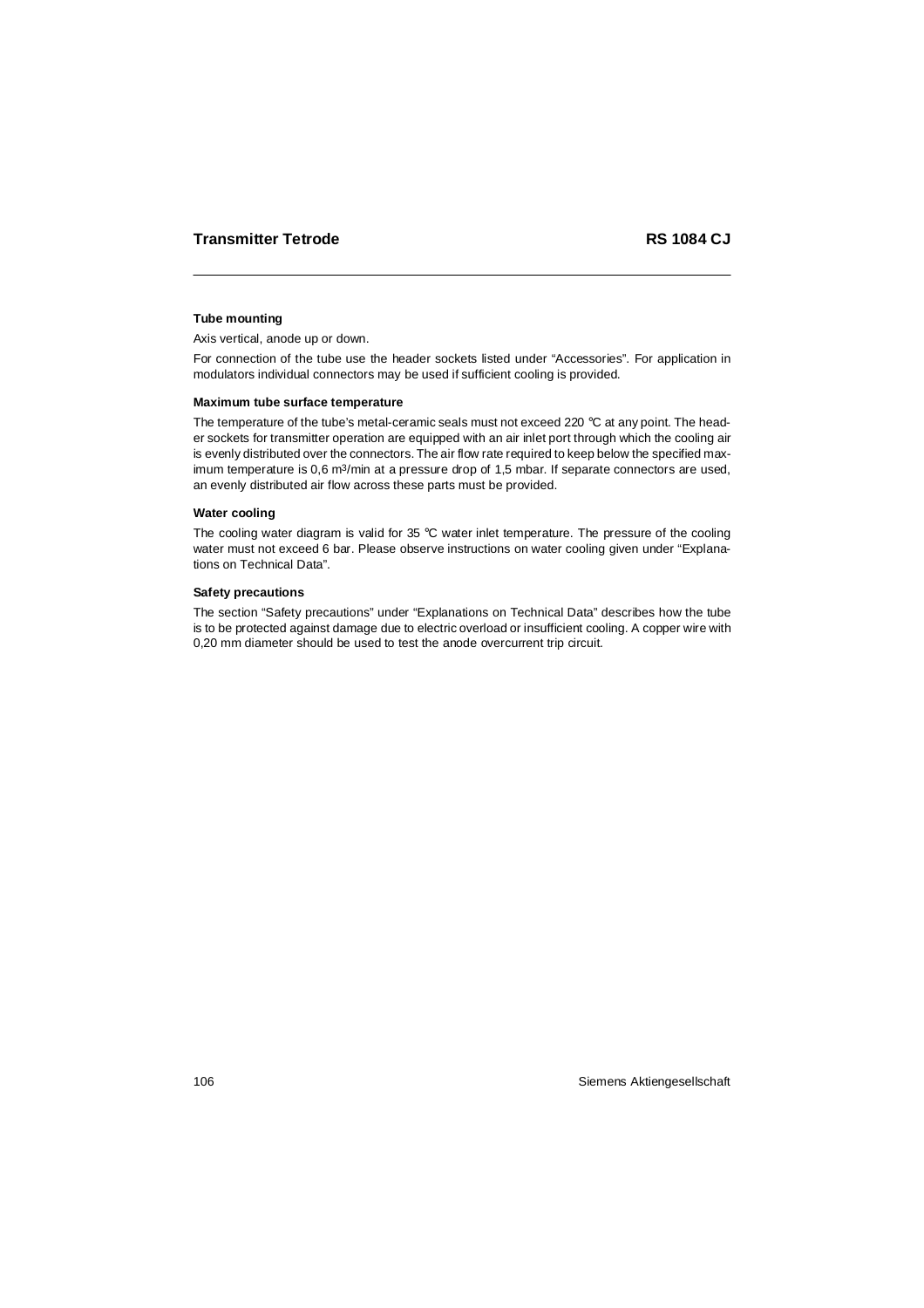# **Cooling water diagram**

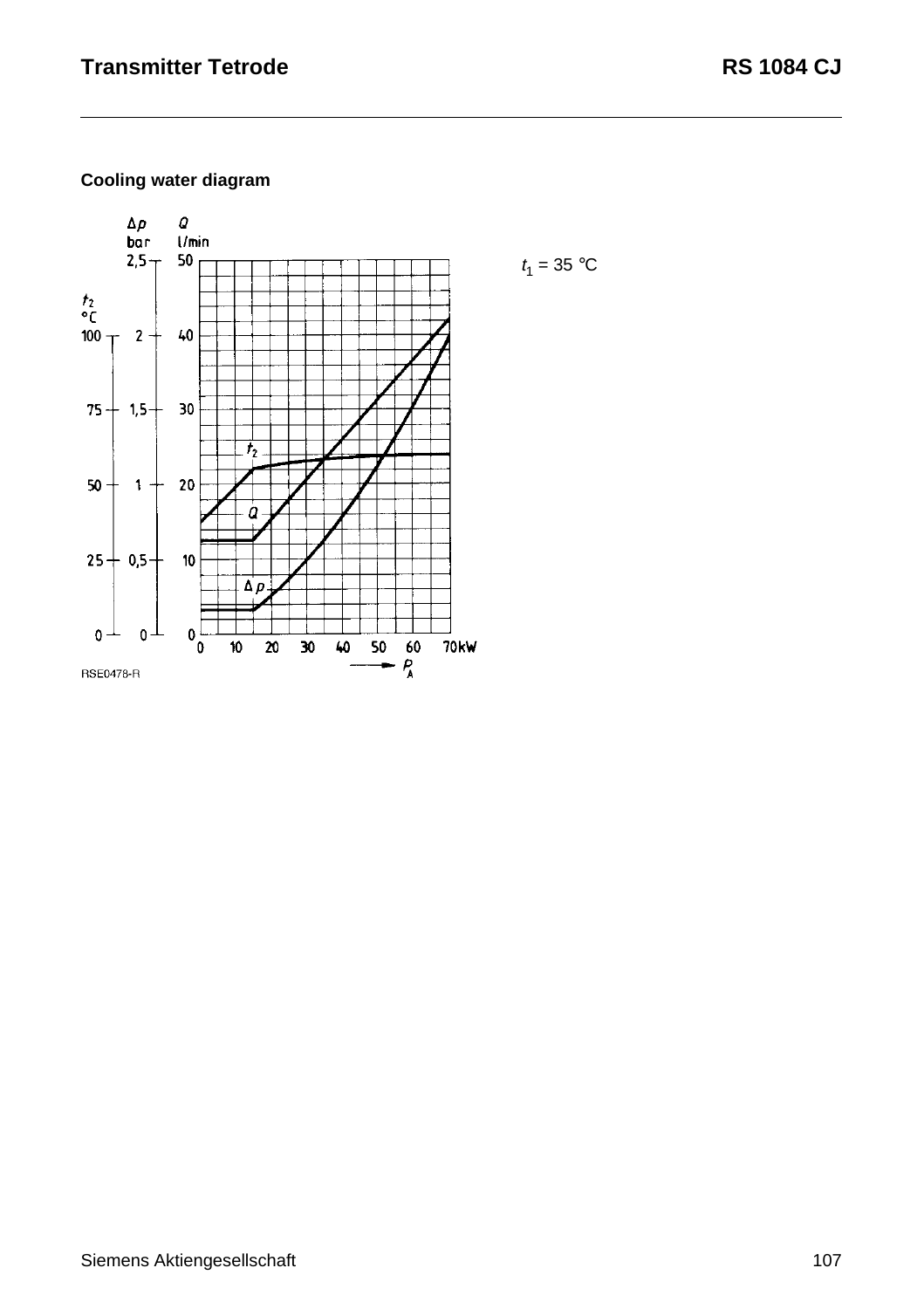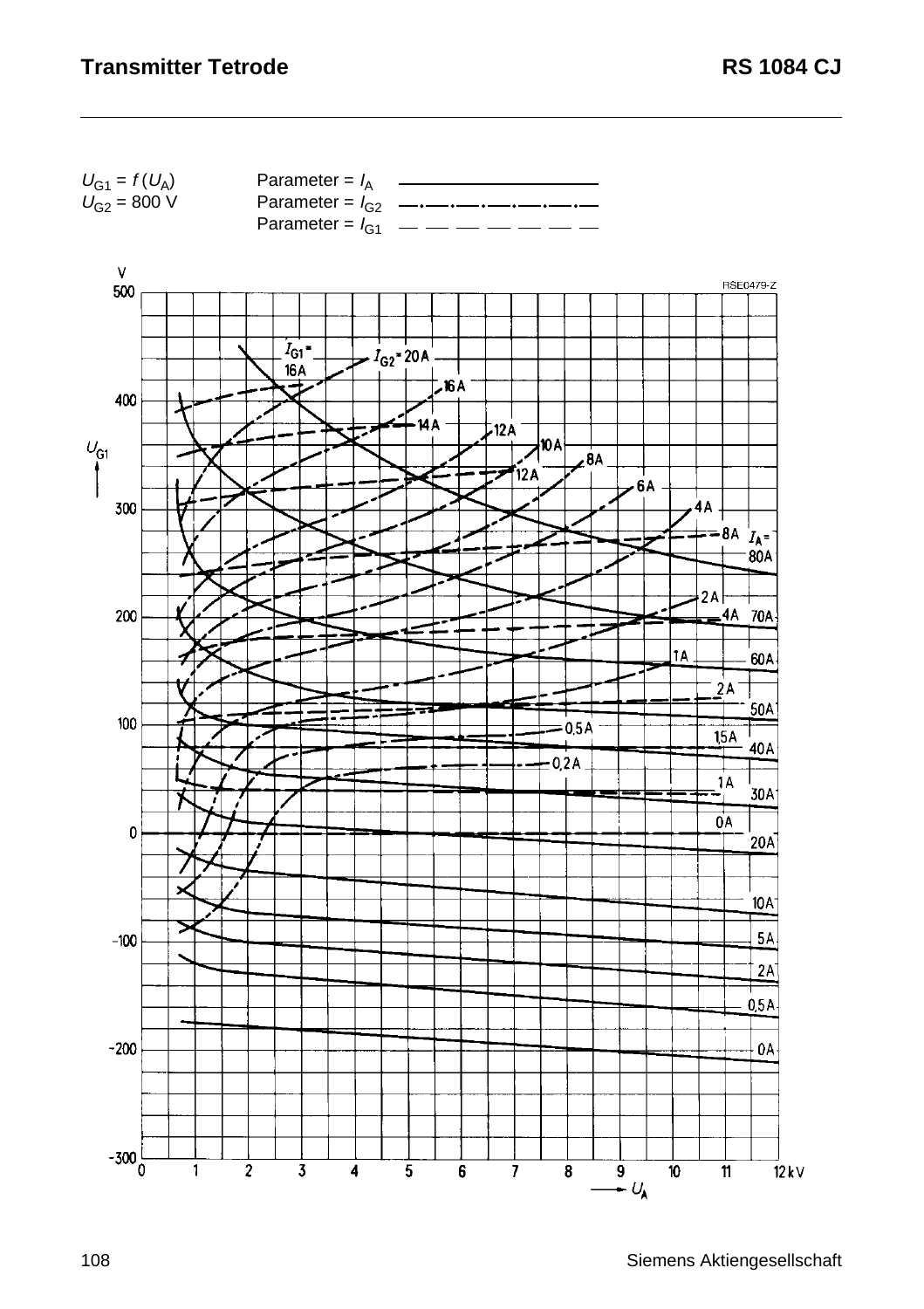